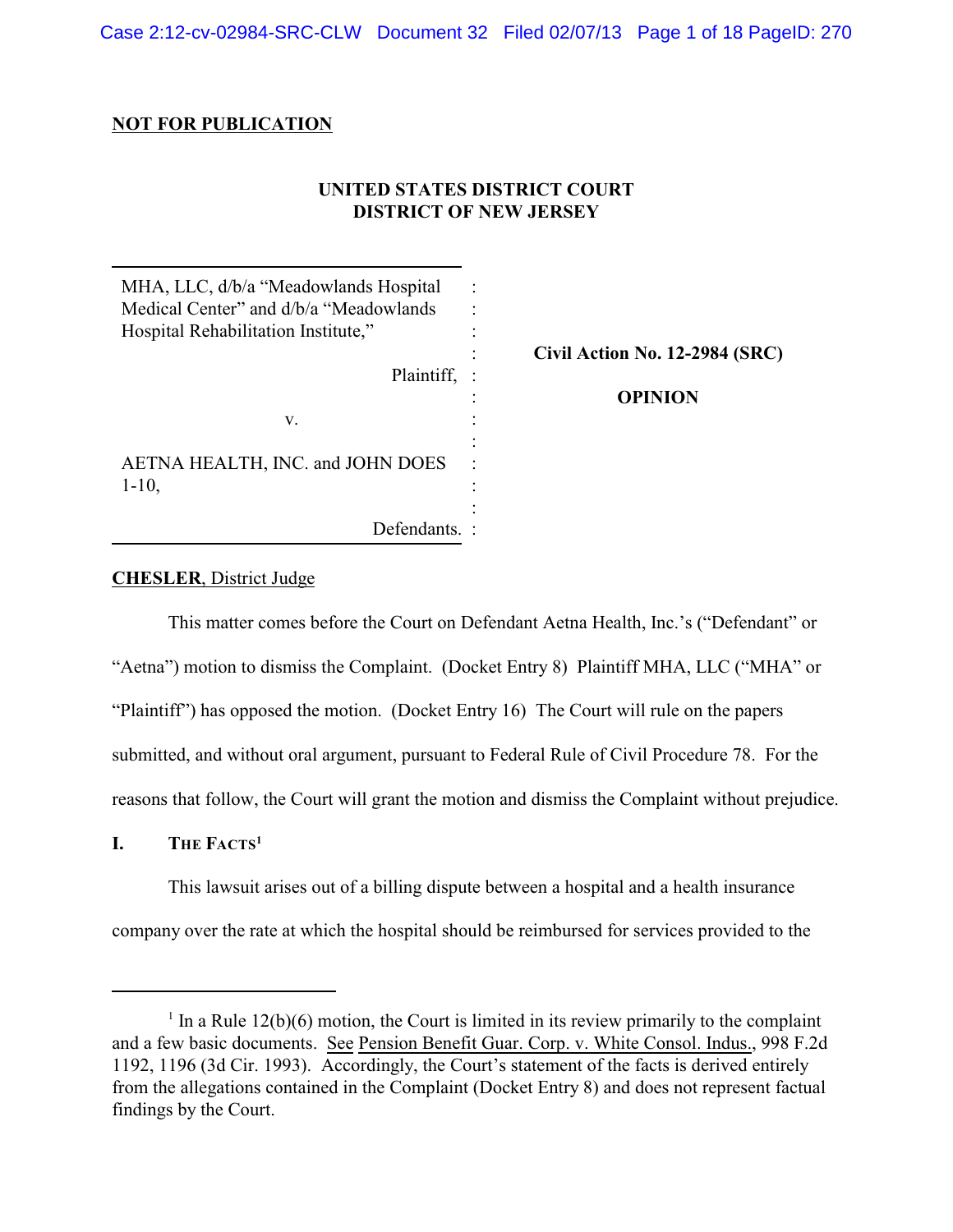insurer's plan participants and beneficiaries.

Plaintiff MHA is the current owner of Meadowlands Hospital Medical Center and Meadowlands Hospital Rehabilitation Center (collectively "Meadowlands Hospital" or "Meadowlands") located in Secaucus, New Jersey. Meadowlands Hospital, founded in 1976, is an acute care facility with approximately 230 beds. Meadowlands Rehabilitation Institute is housed within Meadowlands Hospital and provides rehabilitation treatment to patients. Pursuant to an Asset Purchase Agreement ("APA"), MHA purchased Meadowlands Hospital from Liberty Healthcare System, Inc. and Liberty Riverside Healthcare, Inc. (collectively "Liberty") on December 7, 2010. Defendant Aetna is a health insurance company providing health benefits to plan participants and beneficiaries who received health care services at Meadowlands after that date.

The crux of the dispute between the parties is whether, after the December 2010 sale of Meadowlands, MHA was bound, either contractually or by operation of law, to continue to provide services to Aetna plan members and beneficiaries at the reduced in-network ("INET") rates negotiated between Aetna and Liberty. In August 1996, Liberty entered into a Managed Care Agreement ("MCA") with Aetna, pursuant to which Aetna agreed to provide INET benefits to its participants and beneficiaries who received medical services at Meadowlands. Liberty agreed to provide hospital care and other services to Aetna's plan participants and beneficiaries in accordance with a fee schedule incorporated into the MCA. The INET fee schedule generally provides for rates substantially lower than what Meadowlands would have charged as an ONET provider. The MCA was amended at various times, most recently in 2010, before MHA purchased Meadowlands.

According to Plaintiff, the APA between Liberty and MHA specifically excluded the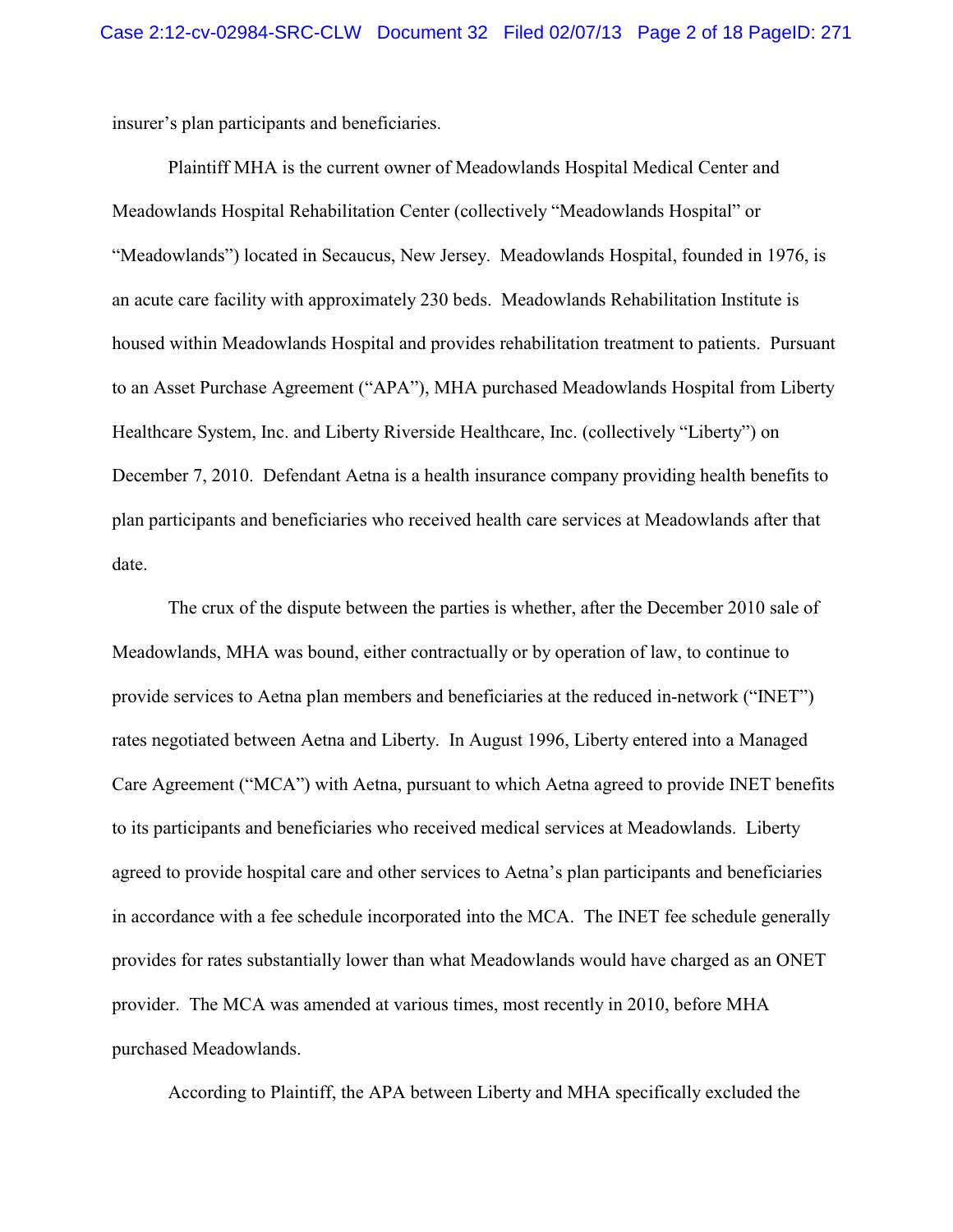MCA from the list of assets being transferred. Plaintiff maintains that, aside from the APA, which conveyed some but not all of Liberty's assets to MHA, the two entities have no legal relationship. Plaintiff alleges that Aetna has conceded as much by denying MHA access to the MCA it now argues is binding upon it. Plaintiff further contends that the MCA itself specifically prohibits Liberty from assigning its rights and obligations under the agreement without Aetna's prior written consent, which was neither requested nor granted.

Since the sale of Meadowlands Hospital, Aetna has continue to reimburse MHA at the INET rates provided in the MCA. Plaintiff claims that it should be reimbursed as an ONET provider. According to Plaintiff, the INET rates are drastically lower than what MHA receives from health insurers and other payors for the same services, typically consisting of 0-15% of the billed charges. Plaintiff maintains that, since the onset of this dispute, Aetna has underreimbursed MHA by over \$39 million. For its part, Aetna contends that MHA is legally bound to provide services as an INET provider and has refused to reimburse MHA for claims that exceed those allowed by the MCA fee schedule for INET providers.

Plaintiff has brought suit, asserting both federal and state law causes of action.<sup>2</sup> Aetna has moved to dismiss the Complaint on a number of grounds, including that Plaintiff lacks standing to sue under ERISA.

## **II. DISCUSSION**

#### **A. Standard of Review**

<sup>&</sup>lt;sup>2</sup> The counts in the Complaint are as follows: (1) violation of ERISA  $\S$  502(a); (2) violation of ERISA § 502(a)(3) fiduciary duties; (3) failure to provide "full and fair review" under ERISA § 502(a)(3); (4) failure to comply with federal claims regulations under ERISA § 502(a)(3); (5) request for information pursuant to ERISA  $\S$  502(c); (6) declaratory relief relating to Aetna's violation of ERISA; (7) breach of contract and violation of the duty of good faith and fair dealing; (8) punitive damages; (9) quantum meruit; and (10) unjust enrichment.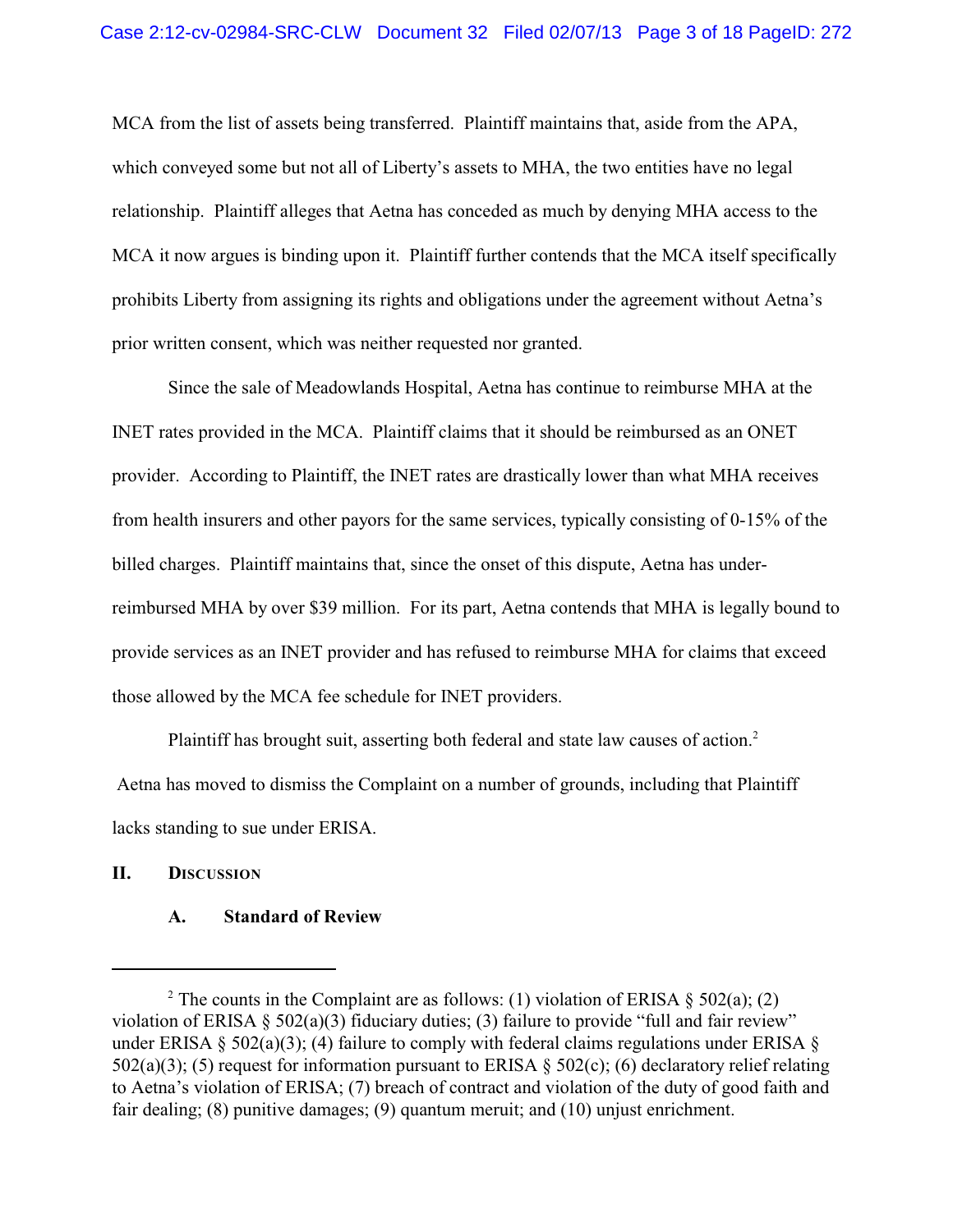A complaint will survive a motion under Rule 12(b)(6) only if it states "sufficient factual allegations, accepted as true, to 'state a claim for relief that is plausible on its face.'" Ashcroft v. Iqbal, 556 U.S. 662, 678 (2009) (quoting Bell Atlantic Corp. v. Twombly, 550 U.S. 544, 570 (2007)). The complaint must contain sufficient factual allegations to raise a right to relief above the speculative level, assuming the factual allegations are true. Twombly, 550 U.S. at 555; Phillips v. County of Allegheny, 515 F.3d 224, 234 (3d Cir. 2008). The Supreme Court has made clear that "a formulaic recitation of the elements of a cause of action will not do." Twombly, 550 U.S. at 555; see also Iqbal, 556 U.S. at 679 ("While legal conclusions can provide the framework of a complaint, they must be supported by factual allegations."). The Third Circuit, following Twombly and Iqbal, has held that the pleading standard of Rule 8(a) "requires not merely a short and plain statement, but instead mandates a statement 'showing that the pleader is entitled to relief.'" Phillips, 515 F.3d at 234. In a Rule 12(b)(6) motion, the Court is limited in its review to a few basic documents: the complaint, exhibits attached to the complaint, matters of public record, and undisputedly authentic documents if the complainant's claims are based upon those documents. See White Consol. Indus., 998 F.2d at 1196.

### **B. MHA's Standing to Bring Suit Under ERISA**

 Defendant has questioned whether the Court has subject matter jurisdiction over this case. Plaintiff brings suit, in part, under § 502 of the Employee Retirement Income Security Act of 1974 ("ERISA"), 29 U.S.C. § 1001, et seq. Plaintiff maintains that the Court has federal question jurisdiction, 29 U.S.C. § 1331, over the ERISA claims and supplemental jurisdiction, 28 U.S.C. § 1367, over the accompanying state law claims. Defendant argues that the Court has no jurisdiction over this case because Plaintiff lacks standing to bring suit under ERISA. Since this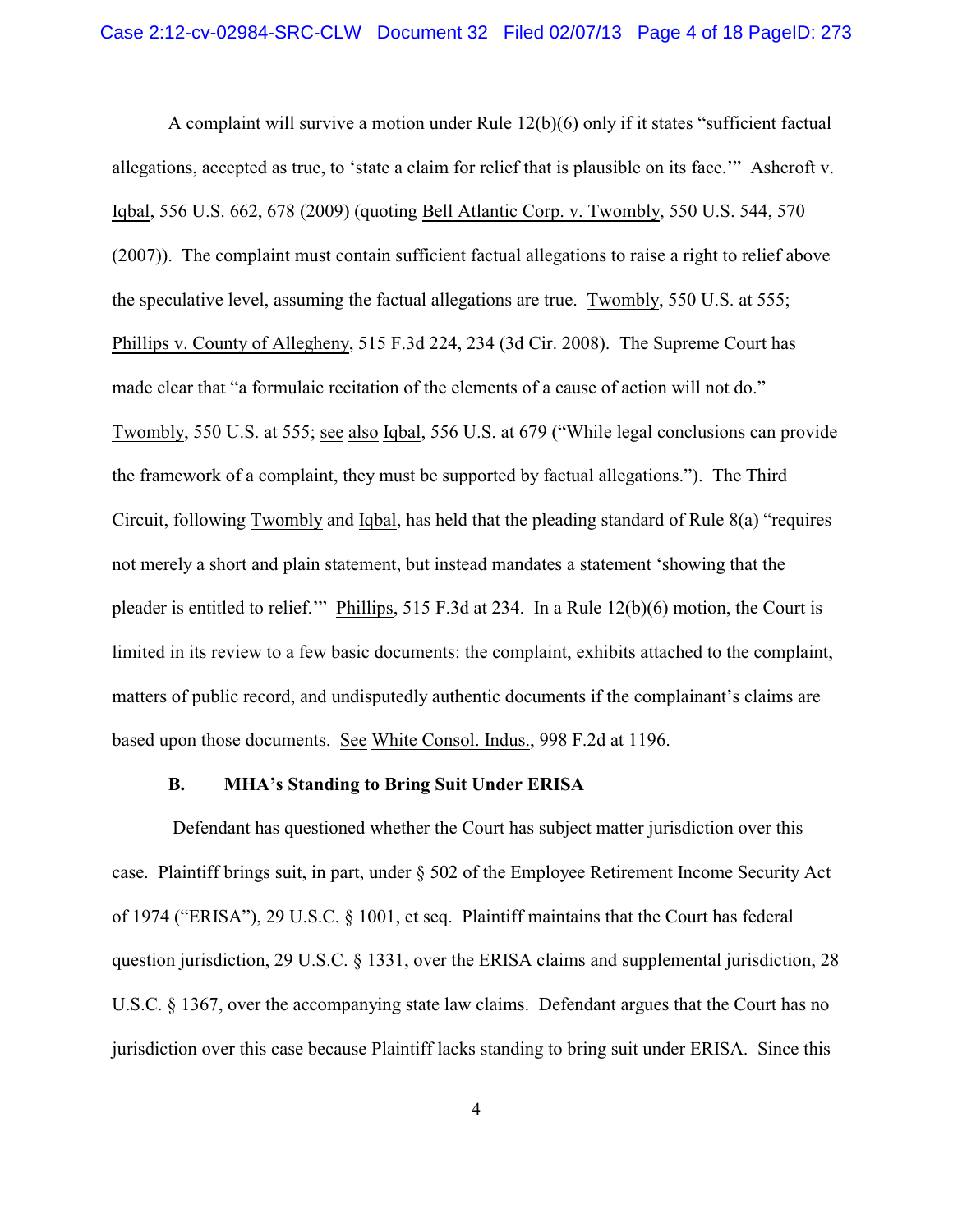Court may not rule on the merits of a case over which it has no jurisdiction, Defendant's standing argument must be the Court's first concern.

It is well-established that standing to sue under ERISA  $\S$  502(a), the statute's civil enforcement mechanism, is generally limited to participants or beneficiaries of ERISA plans. 29 U.S.C. § 1132(a); Pascack Valley Hosp., Inc. v. Local 464A UFCW Welfare Reimbursement Plan, 388 F.3d 393, 399-400 (3d Cir. 2004). Plaintiff, who is neither a participant nor a beneficiary, argues that it has standing to sue as an assignee. In short, Plaintiff alleges that it received assignments from participants/beneficiaries of ERISA-covered Aetna benefits plans that allow it to "stand in the shoes" of those patients and pursue the instant action. As this Court recognized in Franco v. Conn. Gen. Life Ins. Co., "the Third Circuit has not settled the question of standing to sue under ERISA § 502 by assignment." 818 F. Supp. 2d 792, 808 (D.N.J. 2011) (citing Pascack Valley Hosp., 388 F.3d at 401; Cmty. Med. Ctr. v. Local 464A UFCW Welfare Reimbursement Plan, 143 F.App'x 433, 435 (3d Cir. 2005)). But a number of other circuits have recognized a plaintiff's right to sue under § 502 by assignment. Tango Transport v. Healthcare Fin. Servs., 322 F.3d 888, 891 (5th Cir. 2003); Morlan v. Universal Guar. Lif. Ins. Co., 298 F. 3d 609, 614-15 (7th Cir. 2002); Sys. Council Em-3 v. AT & T Corp., 333 U.S. App. D.C. 63, 159 F.3d 1376, 1383 (D.C. Circuit 1998); City of Hope Nat'l Med. Ctr. v. Healthplus, Inc., 156 F.3d 223, 226 (1st Circ. 1998); St. Francis Reg'l Med. Ctr. v. Blue Cross and Blue Shield of Kan., 49 F.3d 1460, 1464-65 (10th Cir. 1995); see also Pascack Valley Hosp., 388 F.3d at 401 (stating that "almost every circuit that has addressed the issue has ruled that a health care provider can assert a claim under  $\S 502(a)$  when a beneficiary or participant has assigned to the provider the individual's benefits under the plan"). Courts within the District of New Jersey have also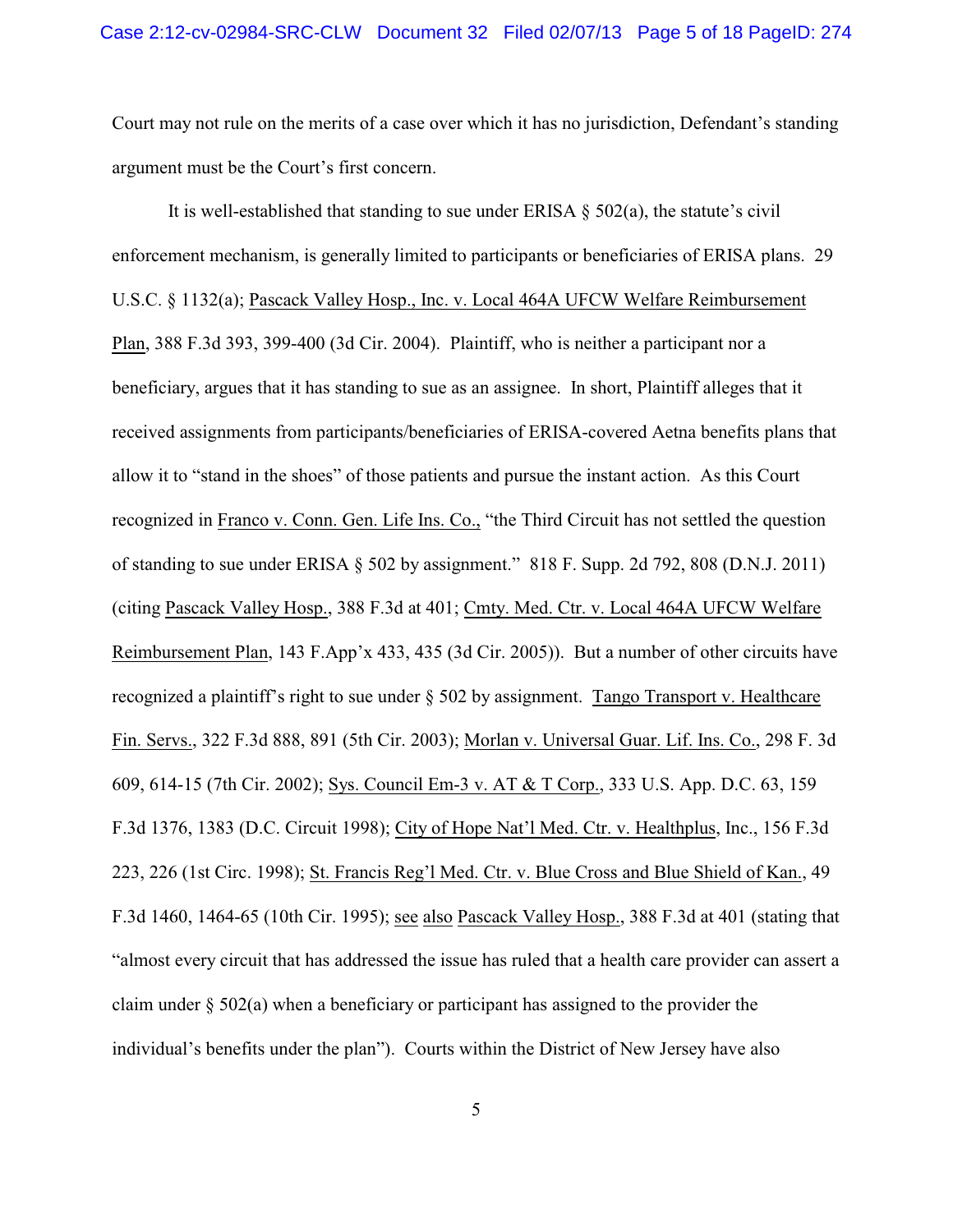concluded that a provider may have derivative standing under  $\S$  502. Wayne Surgical Ctr., LLC v. Concentra Preferred Sys., No. 06-928, 2007 U.S. Dist. LEXIS 61137, \*9-10 (D.N.J. Aug. 20, 2007); Ambulatory Surgical Ctr. of N.J. v. Horizon Healthcare Servs., No. 07-2538, 2008 U.S. Dist. LEXIS 13370 (D.N.J. Feb. 21, 2008). This Court will therefore assume, as it did in Franco, "that providers may assert such a claim 'where a beneficiary or participant has assigned to the provider that individual's right to benefits under the plan.'" 818 F. Supp. 2d at 808 (quoting Pascack Valley Hosp., 388 F.3d at 401).

In Franco, this Court stated that, in order to confer ERISA standing upon a putative assignee, "the assignment must encompass the patient's legal claim to benefits under the plan." 818 F. Supp. 2d at 808. The question before the Court, then, is whether Plaintiff has adequately pled that it received at least one such assignment sufficient to confer Plaintiff with standing and satisfy the Court that is has subject matter jurisdiction over this case. Plaintiff makes a number of arguments in support of its claim to ERISA standing. First, Plaintiff offers a narrow interpretation of Franco, seeking to distinguish it on factual grounds. Second, Plaintiff argues that the assignment at issue in this case satisfies even a broad reading of Franco.<sup>3</sup> Third, Plaintiff points to cases from within this District, the Third Circuit, and elsewhere that it suggests are contrary to Franco. Fourth, Plaintiff argues that Defendant has waived any standing defense it may have through its conduct. The Court will consider each of Plaintiff's arguments in turn.

The essential facts in Franco are, on their face, very similar to the facts of this case. In

<sup>&</sup>lt;sup>3</sup> This argument is, in all important respects, conceptually identical to a section of Plaintiff's argument seeking to distinguish Franco factually. Accordingly, the Court will address Plaintiff's argument only in the context of whether or not Franco should be distinguished on factual grounds.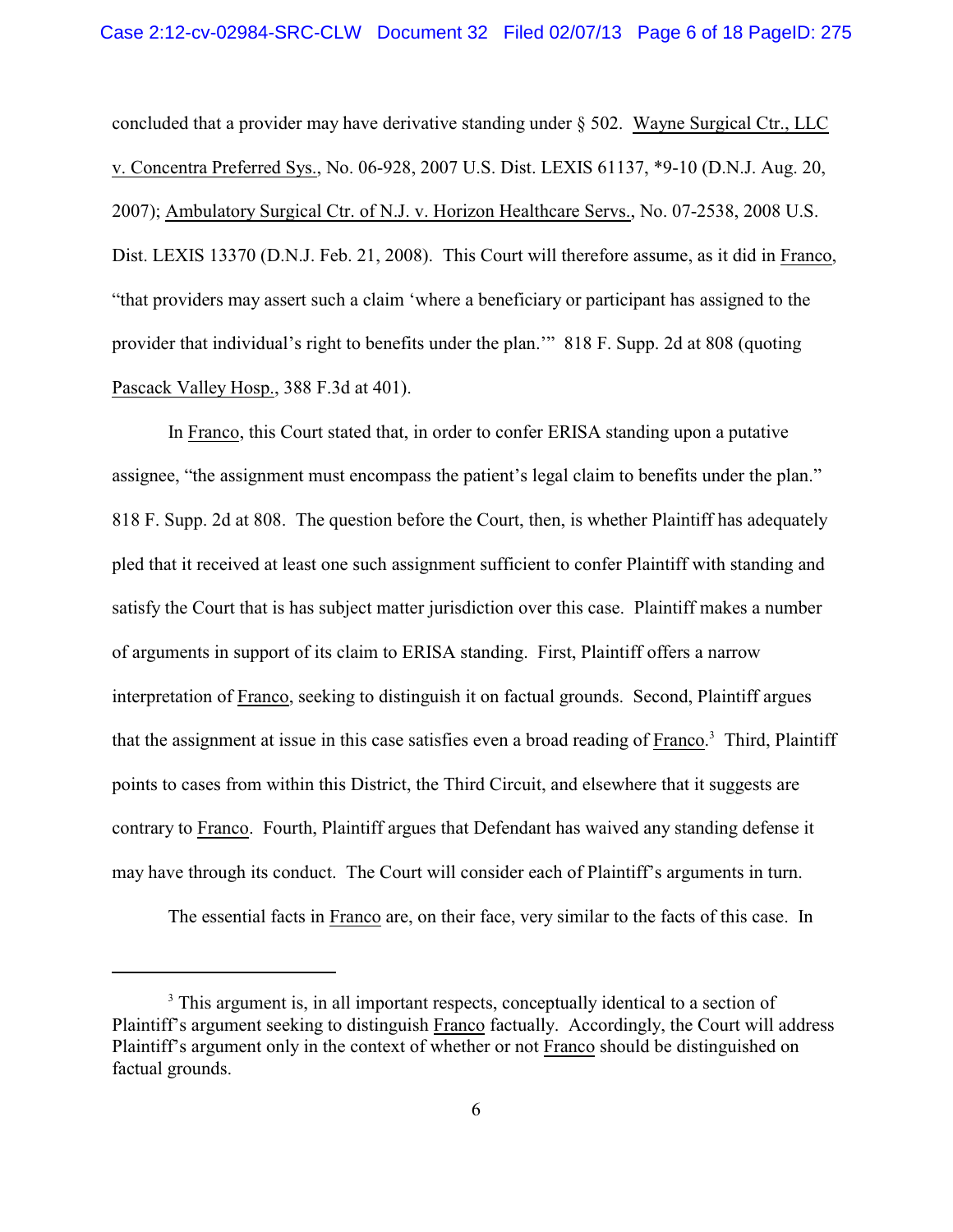relevant part, Franco involved ERISA claims brought by several ONET providers and associations whose members consisted of physicians and non-physicians who provided ONET services to patients insured by defendant CIGNA. Id. at 803. The defendant moved to dismiss the complaint on the grounds that the provider plaintiffs were neither "beneficiaries" nor "participants" of the ERISA covered CIGNA health plans and thus lacked standing to bring suit under  $\S$  502(a). Id. at 807. The provider plaintiffs argued that they had properly alleged standing based upon "assignments" from ERISA participants and beneficiaries. Id. The complaints, which varied from each other only slightly, made allegations such as "patients sign a form assigning their health benefits . . . . in advance of treatment" and "patients sign a form fully assigning their health benefits within the meaning of ERISA." Id. at 810. The Court held that the provider plaintiffs failed to establish their standing to sue under ERISA, because their assignment allegations fell short of the requirements of Federal Rule of Civil Procedure 8(a), as construed by the Supreme Court in Iqbal and Twombly. Id. The Court stated:

> At best, the allegations provide only the most ambiguous and conclusoryinformation about what the purported assignments entail. At worst for Provider Plaintiffs, they indicate that the assignments were limited to a patient's assigning his or her right to receive reimbursement from CIGNA for the covered portion of the service bill, which in no way can be construed as tantamount to assigning the right [to] enforce his or her rights under the plan.

Id. at 811. In Franco, the Court made clear that, in cases where a purported assignment "is limited to direct receipt of the ONET reimbursement and/or is qualified by the provider's reservation of his or her right to collect the entire charge for the service from the patient, the claim for ONET benefits . . . . continues to run to the patient-insured," and there has been no complete, standing-conferring assignment under ERISA. Id. In other words, there can be no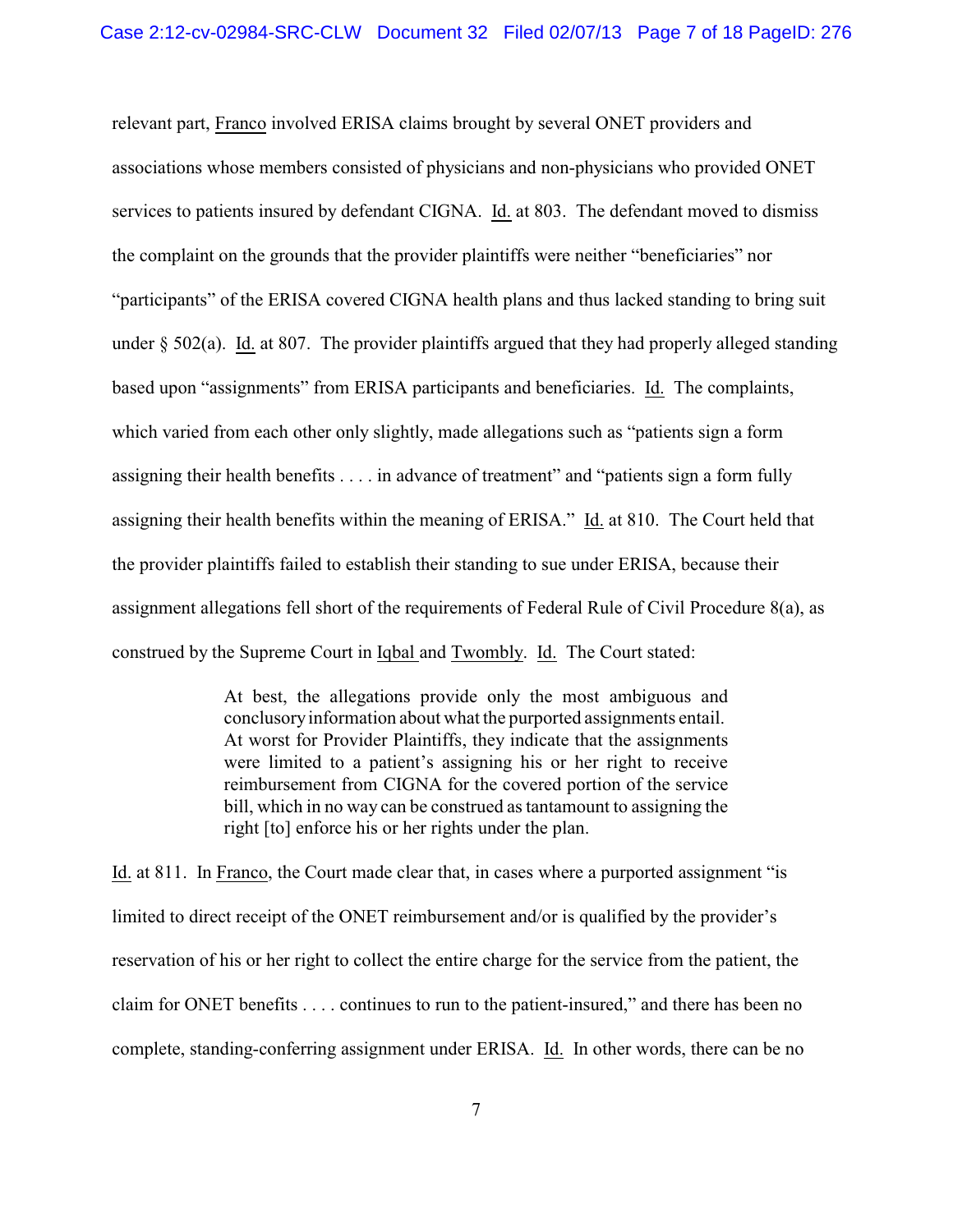standing-conferring assignment if the patient-insured ultimately remains "on the hook" for the services rendered.

Plaintiff seeks to distinguish Franco on three factual grounds: First, unlike the plaintiff in Franco, MHA included the language of its alleged assignment in its pleading rather than merely relying on general and conclusory allegations that an assignment existed, see 818 F. Supp. 2d at 810. Second, Plaintiff argues that the scope of the assignment at issue in this case is broader than that considered in Franco. Third, MHA argues that the danger of double recovery that existed in Franco is not present here, because MHA is the sole plaintiff in this case.

It is true that, in Franco, the plaintiffs could not establish standing in part because they failed to provide the specific language of the purported assignments. Id. But, as stated above, the Court also held that "the assignment must encompass the patient's legal claim to benefits under the plan." Id. at 808. In other words, alleging the specific language of the purported assignment is a necessary, not sufficient, condition. A plaintiff cannot satisfy his burden to establish ERISA standing merely by quoting the language of the purported assignment in the complaint – he must allege specific facts that show that the "alleged assignments encompass the patients' rights to receive the benefits of their health plan's . . . . coverage." Id. at 808 (citing Cmty. Med. Ctr. v. Local 464A UFCW Welfare Reimbursement Plan, 143 Fed. Appx. 433, 435 (3d Cir. 2005)). Therefore, the fact that MHA has alleged the specific contractual language on which it relies does not, by itself, bring this case outside Franco's domain.

The Court is equally unpersuaded by Plaintiff's argument that the scope of the assignment at issue here is broader than that hinted at in Franco. There, though the complaint did not contain the language of the purported assignment, there was an indication that the patients involved had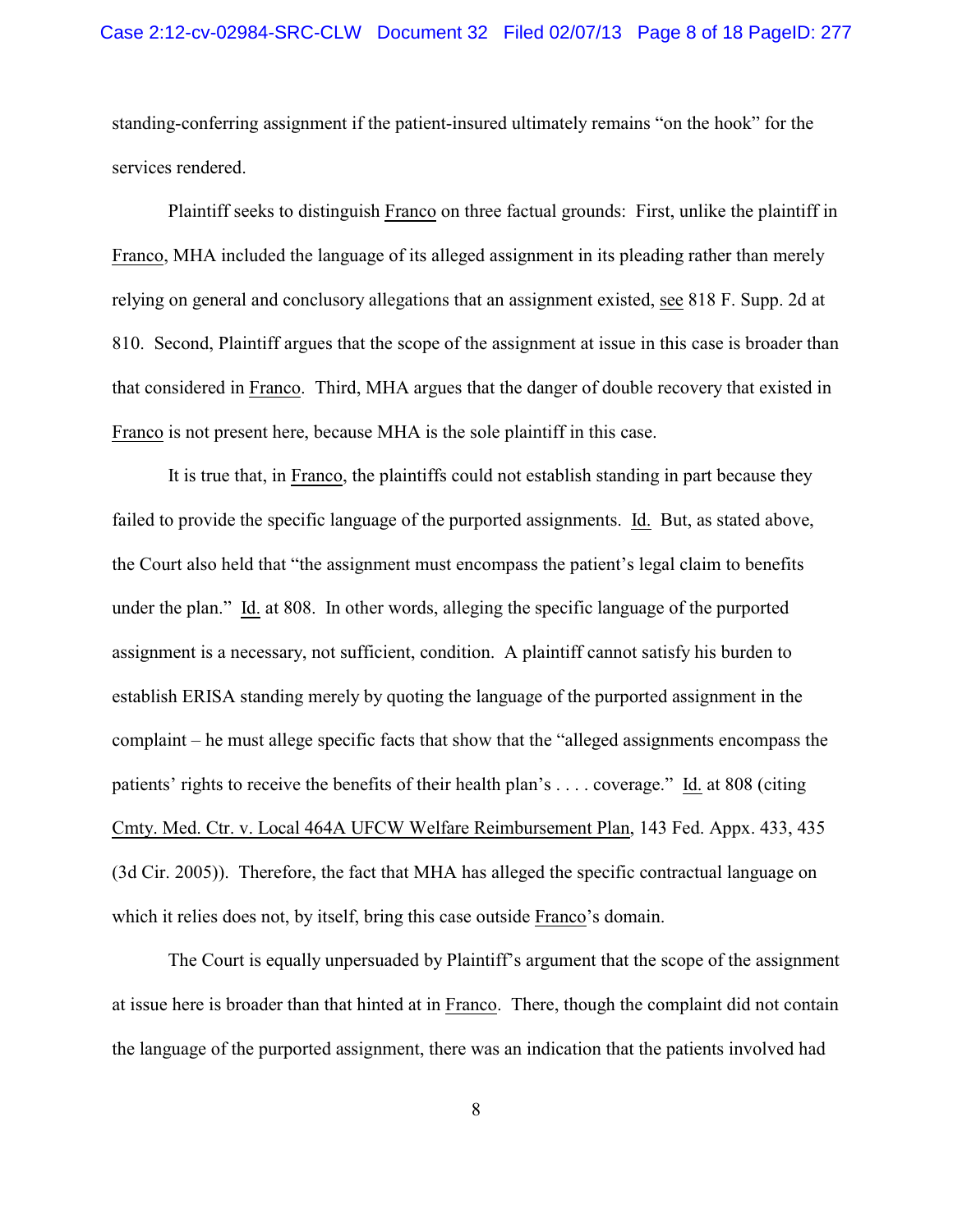only transferred the "right to reimbursement by the insurer for an ONET service, such that the provider would submit a claim for reimbursement and the insurer would be authorized to send this payment directly to the provider." Id. at 811. The contract language MHA relies on provides:

> I authorize payment directly to Meadowlands Hospital Medical Center for hospital medical insurance benefits (from Medicare, Medicaid, commercial insurance, worker's compensation, auto insurance, etc.) that I may be entitled to for the charges of the care/treatment provided to me.

(Compl. ¶51) MHA argues that this authorization, unlike the one at issue in Franco, "unambiguously consists of an assignment of all of the patient's health insurance benefits, including a right to sue for those benefits." (P.'s Opp. Br. 17) (emphasis in original) MHA supports its broad construction of the provision by pointing to the phrase "might be entitled to," which it argues "contemplates an assignment of benefits beyond that of mere payment, but also of the patient's right to enforce his/her entitlement to that payment, including . . . . disputing a deficient payment directly with the insurer or via litigation." (Id.) MHA further argues that the Court's duty, under Rule 12(b)(6), to accept all factual allegations in the Complaint as true and view them in the light most favorable to the non-moving party requires the Court to resolve any doubt as to the scope of the purported assignment in favor of MHA's interpretation. But the Court does not agree that it is faced with more than one "plausible, competing interpretation[]" of the contractual language at issue. See Devcon Int'l Corp. v. Reliance Ins. Co., 609 F.3d 214, 220 (3d Cir. 2010). It is plain to the Court that the quoted General Consent/Authorization language merely authorizes an insurer to make payments to MHA directly rather than through the patient as an intermediary. See Franco, 818 F. Supp. 2d at 811. As such, this authorization is precisely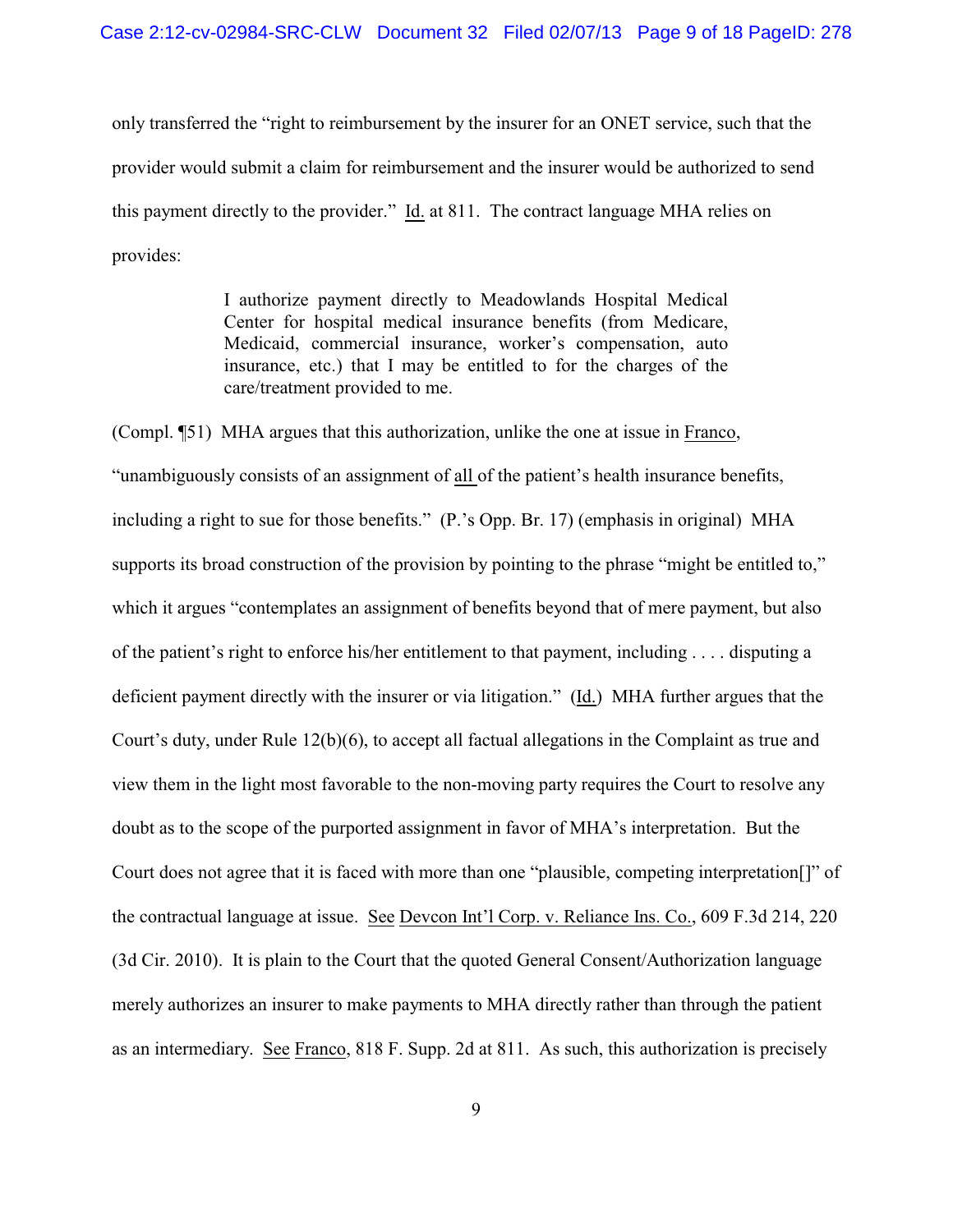the kind this Court regarded as insufficient to confer ERISA standing upon a provider in Franco.

The Court also rejects Plaintiff's contention that this case does not raise the same possibility of double recovery that concerned the Court in Franco. There, the Court stated that the plaintiffs' pleading deficiencies were "particularly glaring in light of the fact that . . . . plan subscribers also assert[ed] ERISA § 502 claims themselves seeking to recover for the very same type of injuries." Id. at 811. The Court noted that "[t]he inherent tension in the pursuit of ERISA claims by both plan subscribers and providers who claim standing as assignees of the subscribers renders the need for the exact language of the applicable assignment provisions that much more crucial to sorting out the standing issue." Id. But Defendant is correct that MHA's status as the sole plaintiff in this action does not eliminate concern about double recovery and overlapping claims. In the Complaint, Plaintiff concedes that it has "balance billed"<sup>4</sup> Aetna's plan participants for the amount that Aetna has refused to pay. Contrary to Plaintiff's argument, recognizing MHA's standing to assert the ERISA rights of plan participants whom it has held personally responsible for balances unpaid by Aetna would pose the same threat of overlapping claims and double recovery this Court warned of in Franco.

Plaintiff also argues that following Franco would put this Court at odds with the majority of courts from around the country and within the District of New Jersey "that have repeatedly held that assignment language similar to that used here confers standing." (P.'s Opp. Br. 10)

Plaintiff relies upon Sportscare of Am., P.C. v. Multiplan, Inc., which arose in the context

 $<sup>4</sup>$  In the context of the healthcare industry, balance billing is the practice by a medical</sup> provider of billing a patient for the difference between the provider's actual charge and the amount reimbursed under the patient's health insurance benefits plan. Under balance billing, the patient is financially responsible to the provider for his or her co-payment obligation under the plan, plus any amount of the actual charge that exceeds the covered amount under the plan.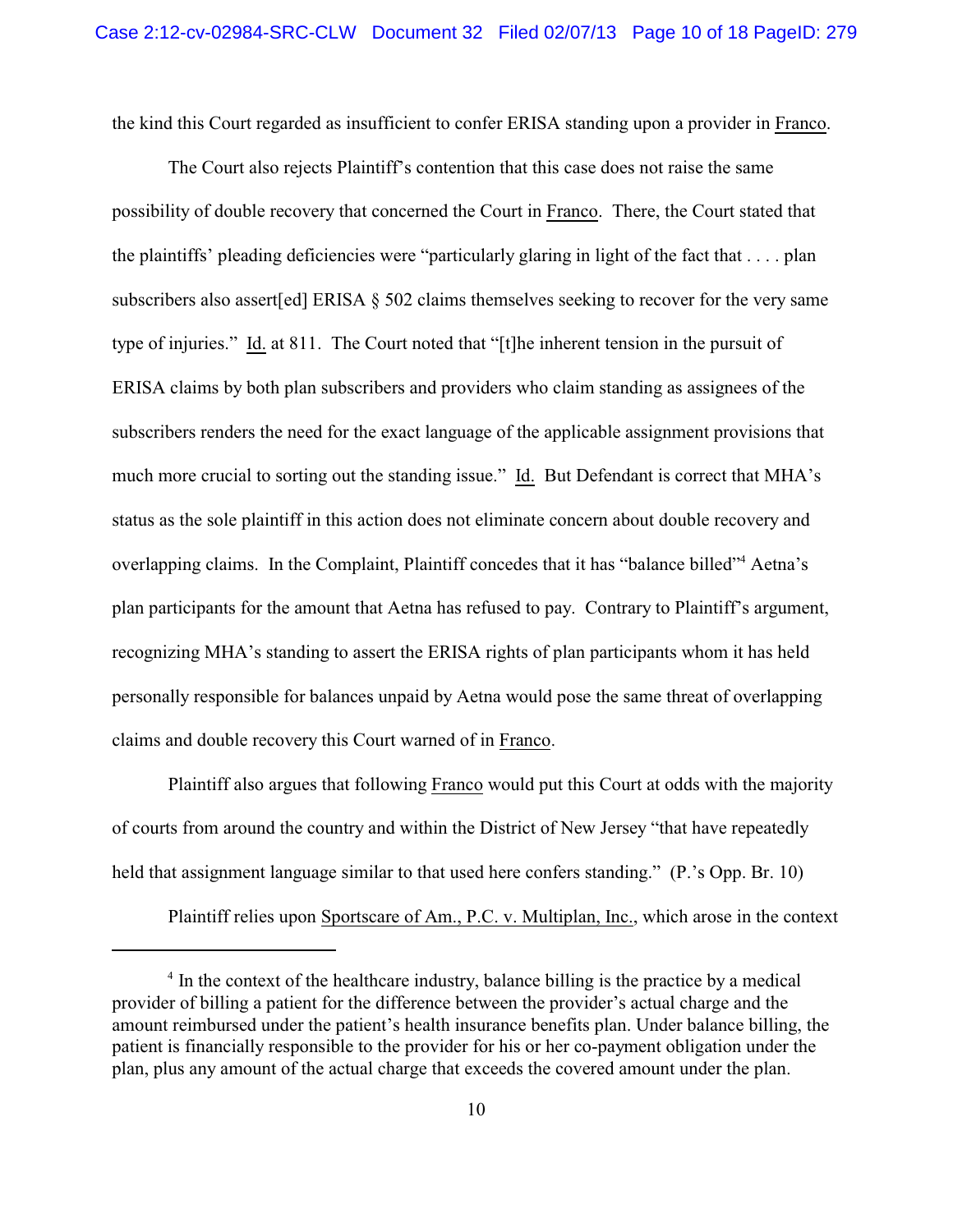of a motion to remand an action initiated in New Jersey Superior Court and pleading only state law claims. 2011 U.S. Dist. LEXIS 6295, at \*3 (D.N.J. Jan. 24, 2011). Magistrate Judge Falk issued a Report and Recommendation ("R&R") urging the District Court to deny remand on the grounds that the state law claims were preempted by ERISA. Id. at \*15. This Court concludes that Sportscare's unusual procedural context distinguishes it from the present case. In Sportscare, the plaintiff arguing against the presence of a valid assignment had specifically alleged the *presence* of such an assignment in the complaint. Id. at \*10. Accordingly, the Court treated the plaintiff's allegation as a judicial admission. Id. at \*11. The Court stated that it would be unfair for the plaintiff, at the remand stage, to disclaim an allegation expressly made in the complaint. See id. at \*11-12 ("There are strict time limits for removal, see 28 U.S.C. § 1446(b), and Defendants have a right to rely on the allegations of the complaint in removing a case, which are assumed as true for removal purposes."). The case at bar does not involve the same element of estoppel that was present in Sportscare.<sup>5</sup> Here, the Provider Plaintiff seeks, by its own pleading, to invoke this Court's jurisdiction over cases that arise under federal law, 28 U.S.C. § 1331. Accordingly, Plaintiff has the burden of proving that the alleged assignments "encompass the patient's legal claim to benefits under the plan." Franco, 818 F. Supp. 2d at 808.

<sup>&</sup>lt;sup>5</sup> Although Judge Martini adopted Judge Falk's R&R in full, Sportscare of Am., P.C. v. Multiplan, Inc., No. 10-4414, 2011 U.S. Dist. LEXIS 14251, at \*2 (D.N.J. Feb. 10, 2011), the Court notes that, in a later case more procedurally akin to the case at bar, Demaria v. Horizon Healthcare Servs., Judge Martini expressly followed Franco to hold that "[a]t best, the allegations provide only the most ambiguous and conclusory information about what the purported assignments entail. At worst for Plaintiffs, they indicate that the assignments were limited to a patient's assigning his or her right to receive reimbursement from Horizon for the covered portion of the service bill, which in no way can be construed as tantamount to assigning the right enforce his or her rights under the plan." 2012 U.S. Dist. LEXIS 161241, at \*13-14 (D.N.J. Nov. 9, 2012) (quoting Franco, 818 F. Supp. 2d at 811-12).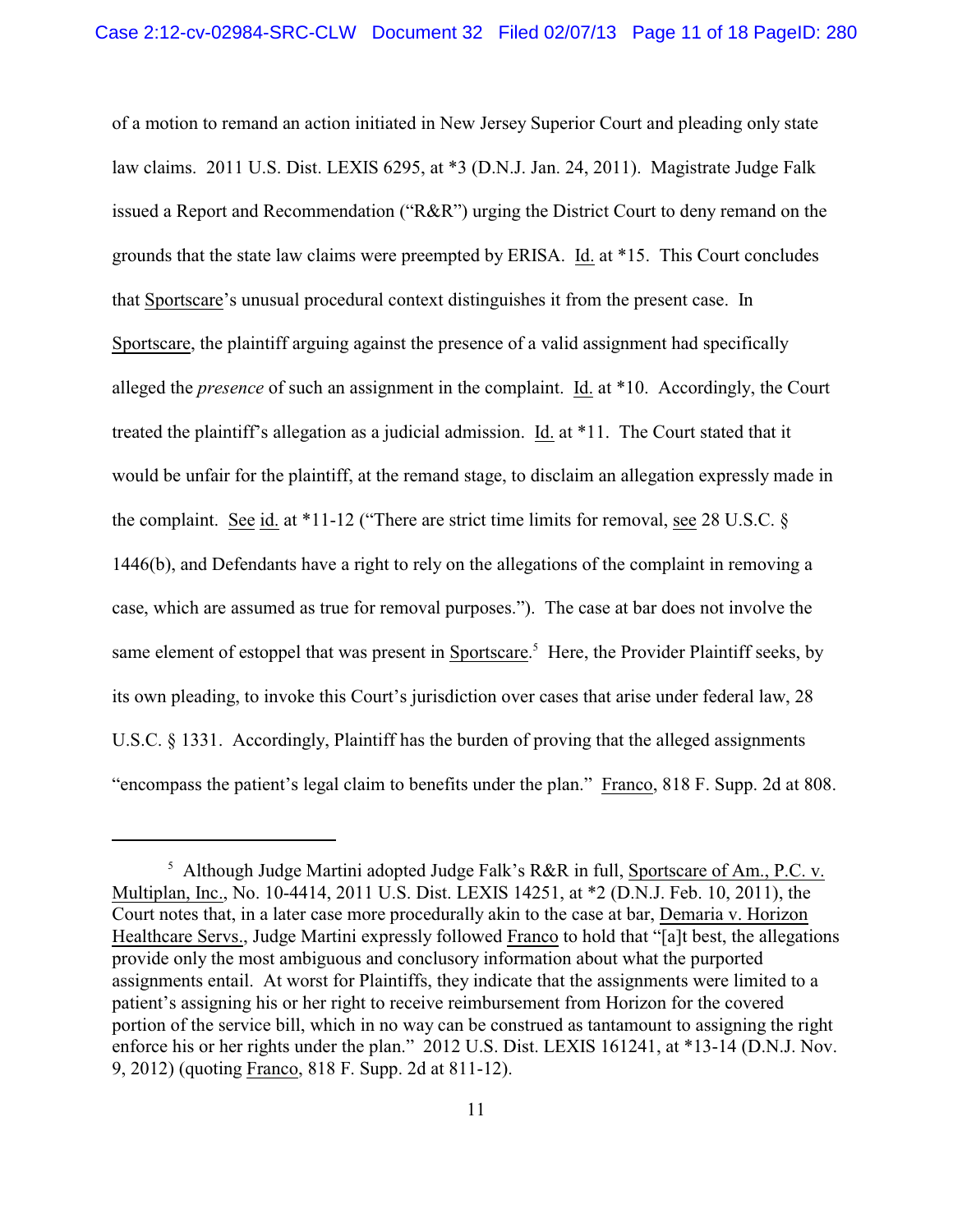Plaintiff also relies upon Wayne Surgical Ctr., LLC v. Concentra Preferred Sys., No. 06-928, 2007 U.S. Dist. LEXIS 61137 (D.N.J. Aug. 20, 2007). In Wayne Surgical, an ambulatory surgical care provider brought suit against a health care management company in New Jersey Superior Court, alleging a number of state law causes of action. Id. at \*2-3. The defendant insurer removed the case to federal court, arguing, among other things, that plaintiff's state law claims were preempted by ERISA. Id. at \*5. Plaintiff moved to remand, and the Court was forced to consider whether, despite the absence of a federal claim on the face of the complaint, ERISA displaced the state law causes of action and stated a federal question. Id. at \*5. Under the Third Circuit's decision in Pascack Valley Hosp., supra, the preemption question hinged in part on whether the plaintiff could have brought its breach of contract claim under  $\S$ 502(a) of ERISA in the first instance, which in turn implicated the plaintiff's hypothetical ERISA standing. Id. at \*7. But Wayne Surgical does little to advance Plaintiff's argument that the purported assignment in this case constitutes a complete assignment of benefits sufficient to confer Plaintiff with ERISA standing, because in Wayne Surgical, the scope of the assignment was not disputed by the parties. Id. at \*9. Indeed, the central focus of Wayne Surgical is on the threshold question of whether ERISA allows for assignee standing, *assuming* the existence of a valid assignment. Id. at \*8-14 (following Tango Transport v. Healthcare Financial Services, 322 F.3d 888, 891 (5th Cir. 2003), to hold that ERISA benefits can be assigned because, although Congress included an anti-assignment provision pertaining to pension plans under ERISA, it did not include such a provision for health care benefits). Therefore Wayne Surgical does not undermine this Court's conclusion that the assignment at issue in this case falls short of what is necessary to constitute a valid assignment of benefits under ERISA.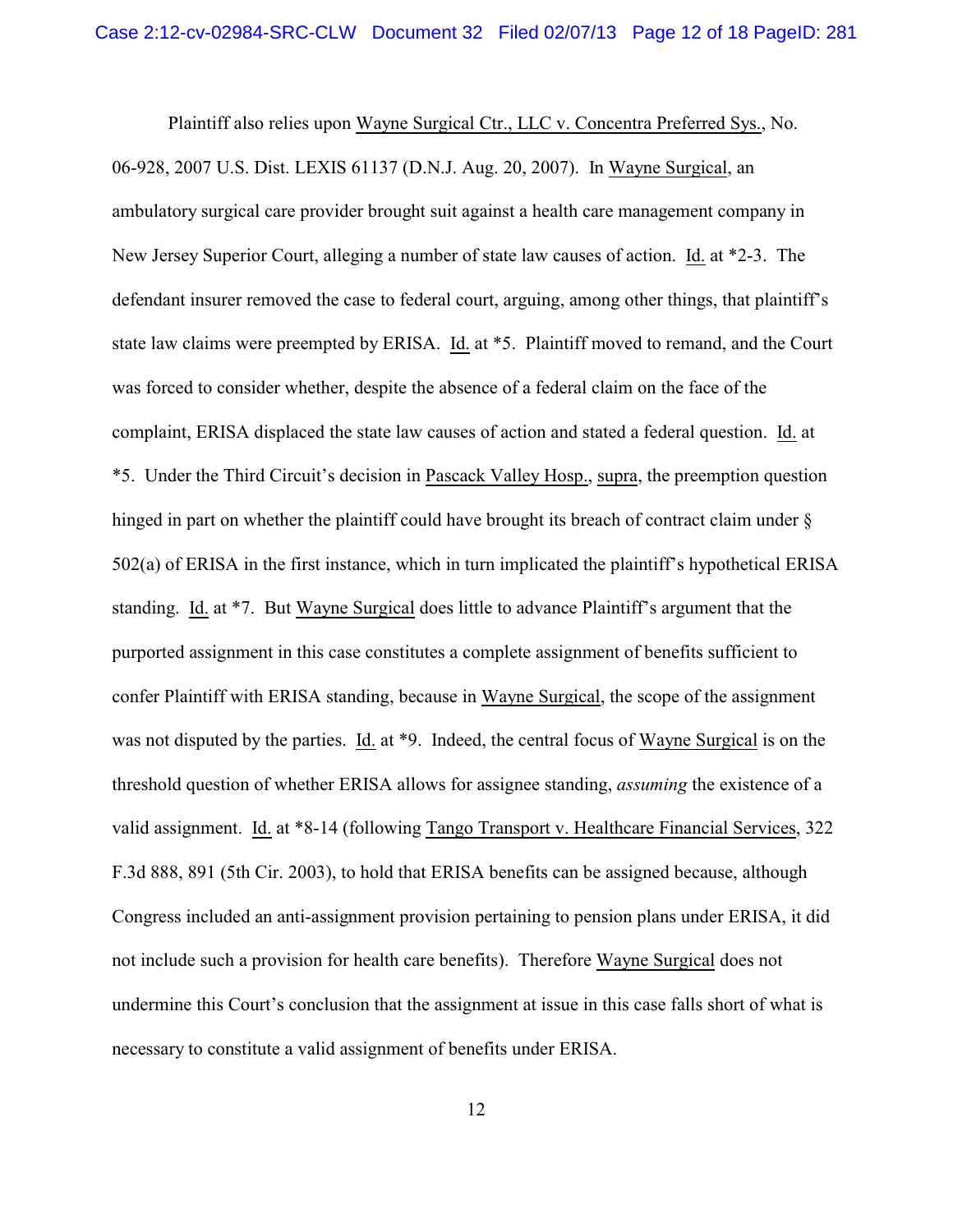Another recent authority relied upon by Plaintiff is Premier Health Ctr., P.C. v.

UnitedHealth Group, No. 11-425, 2012 U.S. Dist. LEXIS 44878 (D.N.J. Mar. 30, 2012). There, the Court held that the provider plaintiffs' quotation of assignment language in the complaint was sufficient to establish derivative standing to sue under § 502 of ERISA. Id. at \*19. Plaintiff argues that the language of the assignment in Premier was similar to the purported assignment in this case. But that is not so. Unlike the provision in this case, the assignment considered in Premier expressly stated that "THIS IS A DIRECT ASSIGNMENT OF MY RIGHTS AND BENEFITS UNDER THIS POLICY." Id. at \*18. Plaintiff is correct, however, that the assignment considered in Premier also contained language expressly reserving the provider's right to payment from the patient for any balance "over and above" the insurance payment. Id. Premier also casts doubt on the view that an assignment is only effective to establish derivative standing where there is a complete assignment of benefits. See id. at \*20. In Franco, this Court rejected the view that a purported assignment is effective to confer standing under § 502 where it "is limited to direct receipt of the ONET reimbursement and/or is qualified by the provider's reservation of his or her right to collect the entire charge for the service from the patient." 818 F. Supp. 2d at 811. This Court respectfully disagrees with Premier to the extent it can be read as in conflict with that holding.

Plaintiff also relies heavily upon North Jersey Brain & Spine Ctr. v. Conn. Gen. Life Ins. Co., No. 10-4260, 2011 U.S. Dist. LEXIS 119762 (D.N.J. June 30, 2011), a case similar in many respects to Wayne Surgical, supra. In North Jersey Brain, a plaintiff neurosurgical medical provider brought suit against a health insurer and plan administrator in New Jersey Superior Court, alleging various state common law causes of action. Id. at \*3. The defendant insurer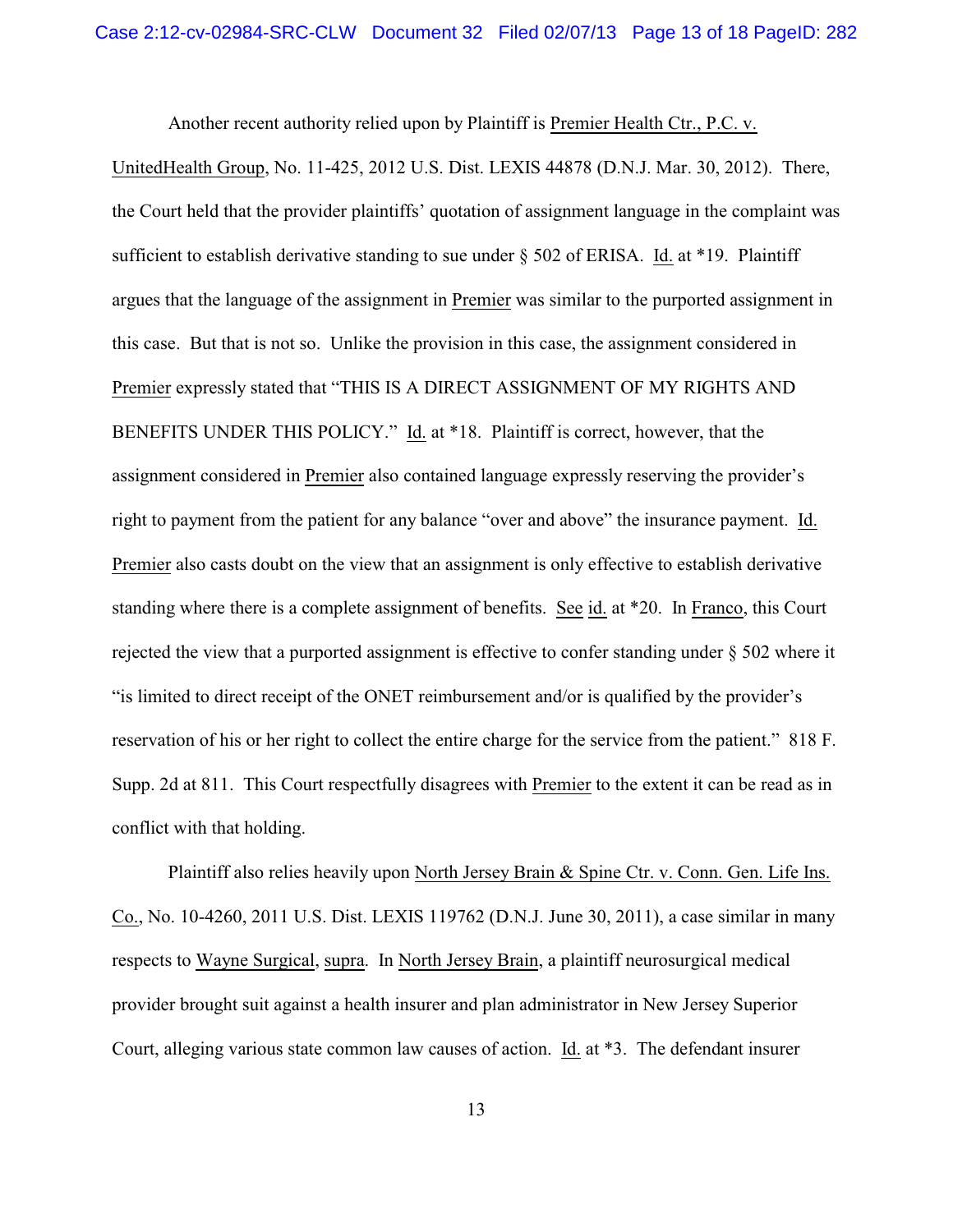removed the case to federal court, arguing, among other things, that plaintiff's state law claims were preempted by ERISA. Id. at \*5. As with Wayne Surgical, the preemption question in North Jersey Brain implicated whether the plaintiff would have had standing to bring suit under ERISA. Id. at \*10-11. The defendant insurer argued that the plaintiff provider had standing to bring suit under ERISA pursuant to patient assignments, which stated "I hereby assign to North Jersey Brain & Spine Center all payments for medical services rendered to myself or my dependents." Id. at \*14. The Court held that the executed form "unequivocally establishe[d] that an assignment of the only plan benefit at issue (i.e., the benefit of reimbursement) was in fact made." Id. at \*17-18. The court went on to hold that no other legal duty supported the plaintiff provider's claim, and remand was therefore unwarranted. Id. at \*25. Judge Arleo's R&R denying the plaintiff's motion to remand was adopted by Judge Wigenton. N. Jersey Brain & Spine Ctr. v. Conn. Gen. Life Ins. Co., No. 10-4260, 2011 U.S. Dist. LEXIS 115757 (D.N.J. Oct. 6, 2011).

MHA argues that a rejection of plaintiff's standing in this case would be at odds with the reasoning in North Jersey Brain. Defendant distinguishes North Jersey Brain on the grounds that the language of the provision considered in that case was an express assignment of benefits in a way that the provision at issue in this case is not. While it is true that the language of the authorization at issue in North Jersey Brain has a stronger claim to status as a valid assignment, it must also be conceded that this Court's view of what constitutes a valid assignment of rights under § 502 is fundamentally at odds with the opinions of Judge Arleo and Judge Wigenton. In particular, the Court respectfully disagrees with the view that there is "no distinction between an assignment of a right to payment and an assignment of plan benefits." 2011 U.S. Dist. LEXIS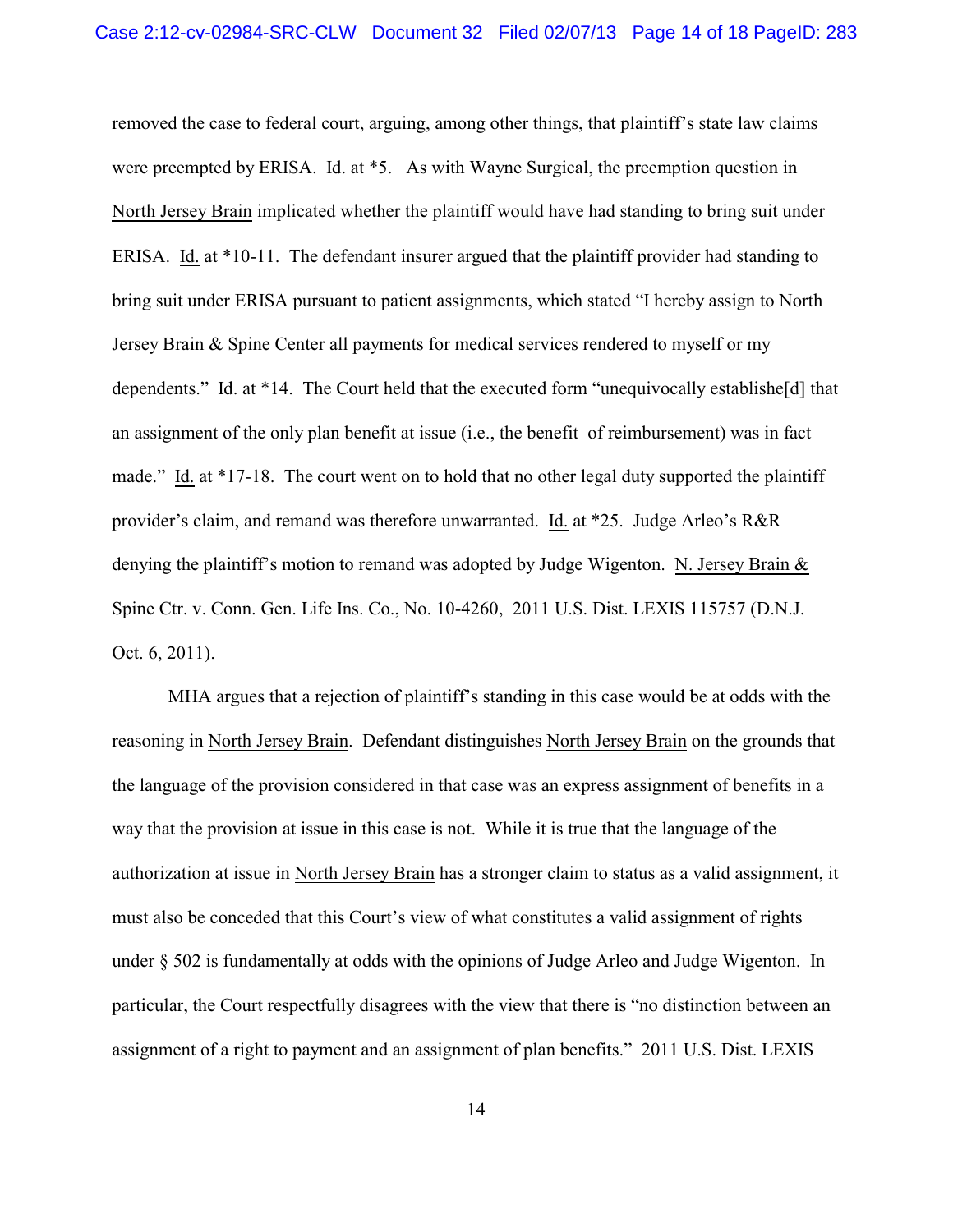119762 at \*15. It is only the latter that creates derivative standing in a provider assignee to sue under § 502. Franco, 818 F. Supp. 2d at 811; N. Jersey Ctr. for Surgery, P.A. v. Horizon Blue Cross Blue Shield of N.J., Inc., 2008 U.S. Dist. LEXIS 71231, at \*10-11 (D.N.J. Sept. 17, 2008); Cooper Hosp. Univ. Med. Ctr. v. Seafarers Health & Benefits Plan, 2007 U.S. Dist. LEXIS 71358, at \*8-9 (D.N.J. Sept. 25, 2007).

Notwithstanding the considered opinions of other courts that may be to the contrary, this Court concludes that the authorization provision in this case does not rise to the level of an assignment of rights under ERISA. According to Black's Law Dictionary (9th ed. 2009), "assignment" is a term of art meaning the "transfer of rights or property." The Third Circuit, providing a statement of New Jersey law, held that "[a]n assignment of a right is a manifestation of the assignor's intention to transfer it by virtue of which the assignor's right to performance by the obligor is extinguished in whole or in part and the assignee acquires right to such performance." In re Jason Realty, L.P., 59 F.3d 423, 427 (3d Cir. 1995) (citing Restatement (Second) of Contracts § 317 (1981) and Aronsohn v. Mandara, 98 N.J. 92, 98 (1984)). According to the leading treatise on contract law, "the elements of an effective assignment include a sufficient description of the subject matter to render it capable of identification, and delivery of the subject matter, with the intent to make an immediate and complete transfer of all right, title, and interest in and to the subject matter to the assignee." 29 Williston on Contracts § 74:3 (4th ed. 2012); see also K. Woodmere Assocs., L.P. v. Menk Corp., 316 N.J.Super. 306, 314 (App. Div. 1998) (quoting Williston for the elements of a valid assignment). A valid assignment "transfers the whole of the interest in the right." Presley's Estate v. Russen, 513 F. Supp. 1339, 1350 (D.N.J. 1981). Only an assignment that clearly reflects the assignor's intent to transfer his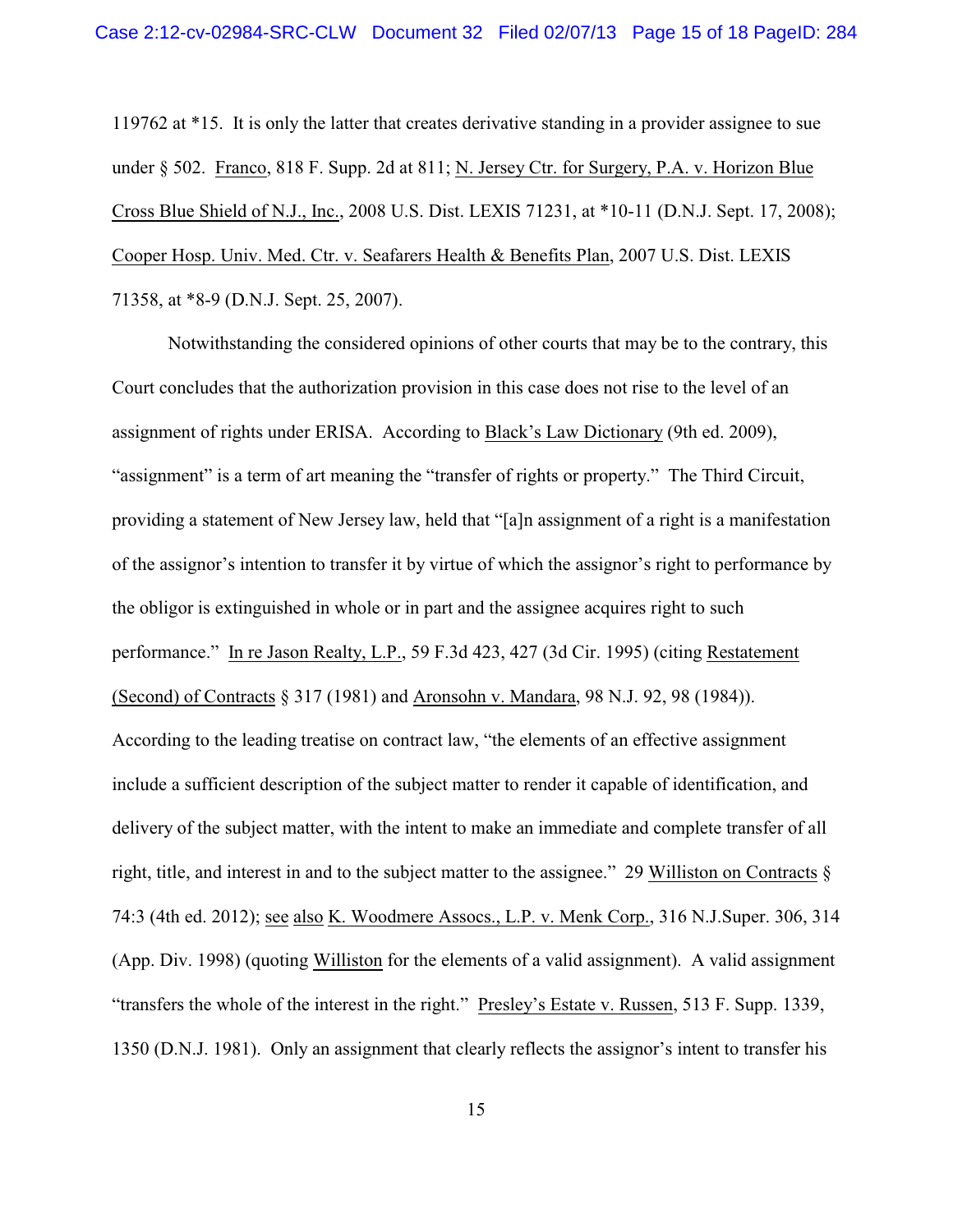rights will be effective. Tirgan v. Mega Life & Health Ins., 304 N.J. Super. 385, 390 (App. Div. 1997); Restatement (Second) of Contracts § 324 (1981). Moreover, "[f]or an assignment to be created [under New Jersey law], the effect must be that the assignor retains no power to revoke the assignment." In re Fontaine, 231 B.R. 1, 4 (Bankr. D.N.J. 1999) (quoting Sheeran v. Sitren, 168 N.J.Super. 402, 414 (Law Div.1979)). In other words, as a result of a valid assignment, the assignor loses all control over the subject matter of the assignment and all interest in the right assigned. Sheeran, 168 N.J.Super. at 414. To determine the patient-assignor's intent, the Court applies an objective standard and properly looks to the language of the intake form provision as the "strongest objective manifestation of intent." Baldwin v. Univ. of Pittsburgh Med. Ctr., 636 F.3d 69, 76 (3d Cir. 2011); see also In re Jason Realty, 59 F.3d at 427 (holding that "[t]he precise wording determines the effect of the assignment.").

Plaintiff argues that it has standing to sue under ERISA because it received valid assignments of benefits from Aetna plan beneficiaries and participants. If Plaintiff were correct, that would mean the beneficiaries retained no legal rights to pursue Aetna for benefits regardless of what actions it took with regard to the claims. In theory, under such a scenario, if Aetna fully rejected a valid claim, only MHA would have the legal right to pursue Aetna, regardless of whether or not MHA balance billed the patient-insured. There is simply nothing in the language cited by Plaintiff that suggest that the parties intended such a full transfer to take place. Rather, the only reasonable interpretation is that the parties, for convenience, anticipated that the provider would be able to receive payment directly from the insurer without the beneficiary relinquishing his or her rights.

Finally, Plaintiff has argued that Aetna has waived, by its conduct, any defense that MHA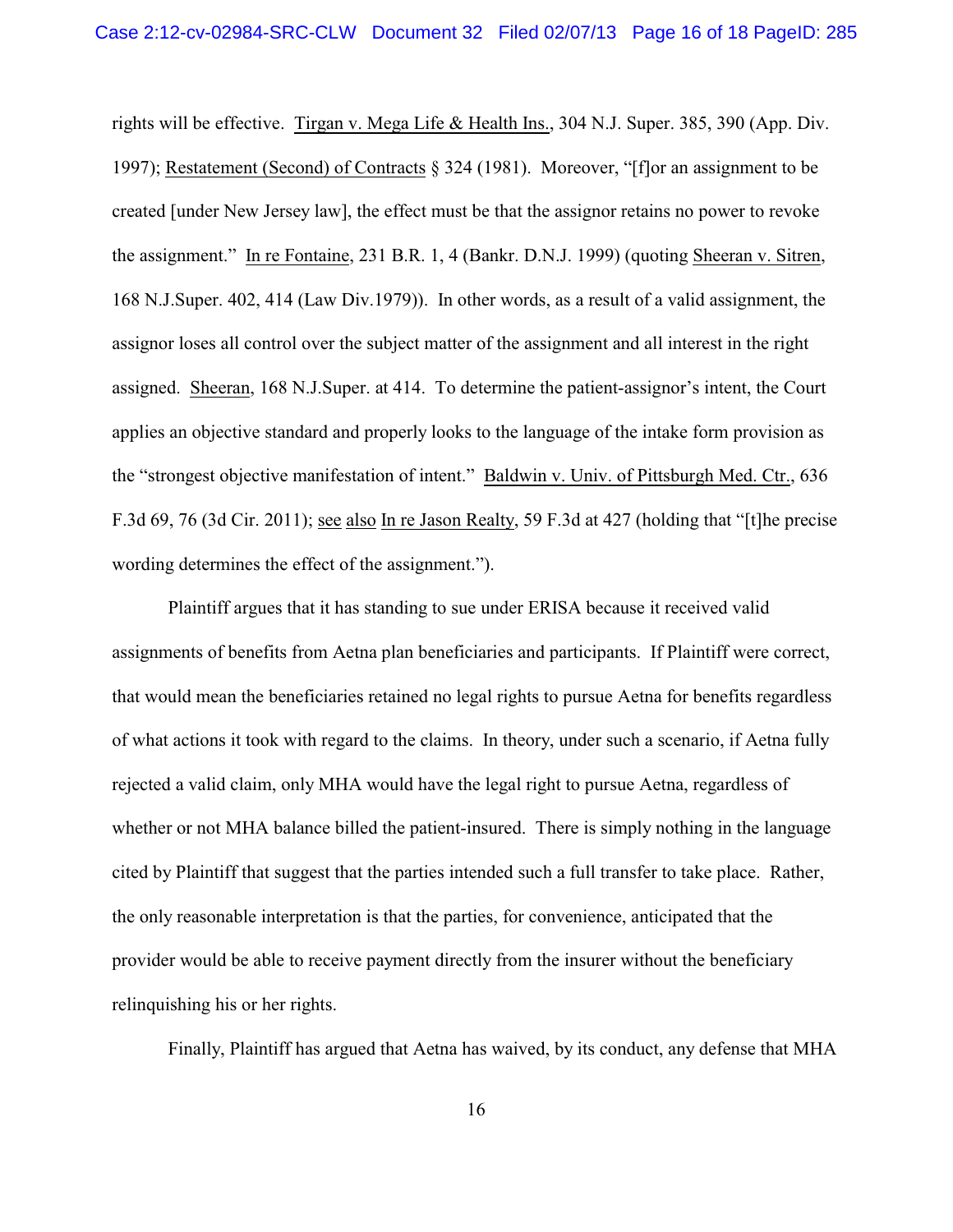lacks standing to pursue this action in federal court. Plaintiff argues that Aetna and MHA engaged in a claims review process for hundreds of claims, and Aetna never once asserted that MHA was not entitled to file claims on behalf of Aetna plan participants. According to Plaintiff, Aetna's omission constitutes a knowing waiver of any objection to MHA's standing. This argument deserves short shrift. Whether Aetna might somehow be estopped from refusing to recognize MHA's rights to file claims on behalf of Aetna plan participants is a separate matter entirely from whether MHA now has standing to pursue an ERISA claim in federal court. The latter question implicates this Court's subject matter jurisdiction. Petroleos Mexicanos Refinacion v. M/T King A (EX-TBILISI), 377 F.3d 329, 334 (3d Cir. 2004). The Court may not, by waiver or consent of the parties, impermissibly expand its jurisdiction. Mitchell v. Maurer, 293 U.S. 237, 244 (1934). Accordingly, this Court will not assert jurisdiction over the present case on the theory that any conduct by Aetna constitutes a waiver of its standing defense.

### **III. CONCLUSION**

Having held that Plaintiff lacks standing to pursue its claims under ERISA, and having no independent jurisdiction over the Plaintiff's attendant state law claims, the Court must dismiss the entire Complaint for lack of subject matter jurisdiction. The Court will issue an Order dismissing the Complaint without prejudice.<sup>6</sup> If Plaintiff succeeds in obtaining new patient assignments that "encompass the patients' rights to receive the benefits of their health plan's ONET coverage," Franco, supra, 818 F. Supp. 2d at 808, Plaintiff may seek leave of the Court to

 $6$  Defendant argues that the Court must dismiss the Complaint with prejudice for reasons separate and apart from Plaintiff's lack of ERISA standing. The Court having already determined that it lacks jurisdiction over the case, a ruling on Defendant's alternative grounds for dismissal would amount to a constitutionally impermissible advisory opinion. See Massachusetts v. EPA, 549 U.S. 497, 516 (2007).